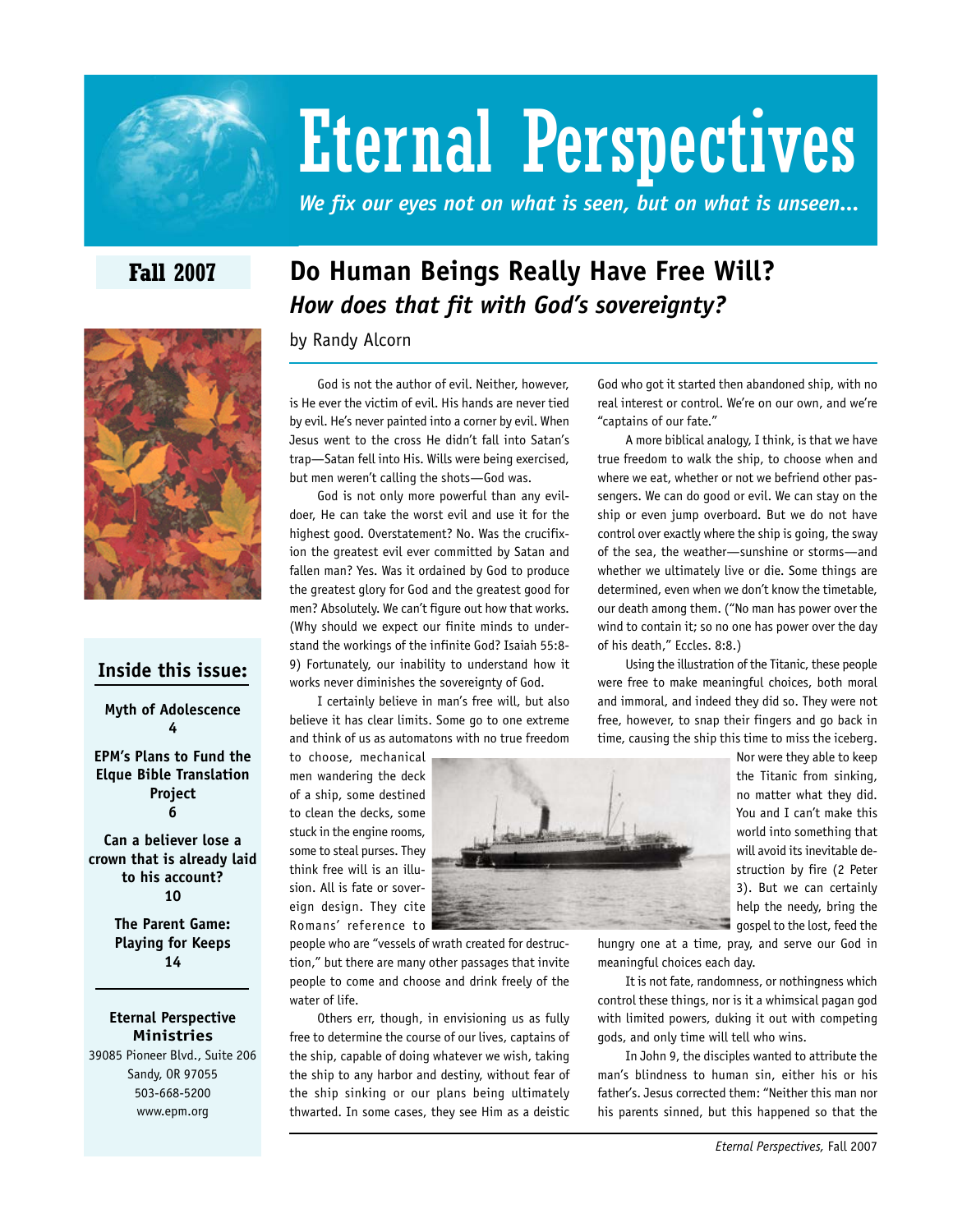work of God might be displayed in his life." We sometimes back away from thinking God actually makes someone handicapped. We attribute deformity and imperfection to human sin and to Satan, and there's a half truth in that, but only a half truth (and all heresies are half truths). God said to Moses, "Who gave man his mouth? Who makes him deaf or mute? Who gives him sight or makes him blind? Is it not I, the LORD?" (Exodus 4:11). Notice God doesn't merely say "who allows man to be deaf or mute or blind" but "who makes him that way."

Here's a little quiz. Don't look ahead, but say the first thing that comes to your mind in answer to each question.

- 1. What's the opposite of good? *(Say it aloud.)*
- 2. What's the opposite of black? *(Say it aloud.)*
- 3. What's the opposite of God? *(Say it aloud.)*

If you answered "evil" to one and "white" to two, you were correct. But if we answer "Satan" or the devil to number 3, we're dead wrong. (Yet in my experience that's exactly what most Christians answer.)

Satan is not the opposite of God. He is the opposite of Michael, the unfallen archangel. This is not a semantic trick—this is the truth. God has no opposite. To make a created being the opposite of the Creator results in many other heresies, not the least of which is thinking that Satan and God are battling to see who can pilot the ship, with the results in question. This is *Star Wars* theology, not the Bible. Who will win, the dark side or the light side of the force? Dualism is a heresy many Christians buy into without realizing it. We make Satan too big—but far worse, we make God too small.





Yes, Satan is called the "god of this world," but this is set in an overall context with God being absolutely sovereign. Satan isn't anywhere close to being all-powerful, omniscient, omnipresent, or anything else that God is. He is capable of great evil influence, but he is ultimately a dog on a leash. (That doesn't mean God is responsible or accountable for Satan's actions—indeed, God is accountable to no one.)

God says "I am the Lord, and there is no other. I form the light and create darkness. I bring prosperity and create disaster; I, the Lord, do all these things" (Isaiah 45:7). Our tendency is to try to be God's PR people by absolving Him of all disasters. Sure, we can link them to the curse on the earth due to the sin of man, and yes demons do seek to bring disasters on us, but by distancing God from disasters (in a misguided attempt to defend his goodness—which needs no help from us) we end up with a deistic God who just lets the universe go wherever it will, run amok because of our sin. That kind of God isn't vitally involved in our lives. He does not work all things together for good, like the true God of the Bible.

In 2 Cor. 12, why did Paul stop praying after the third time that God would remove his thorn in the flesh? Because God made it clear He had intended this affliction for His glory and for Paul's good.

Why was Paul inflicted with his disease or handicap, his thorn in the flesh? "To keep me from becoming conceited because of these surpassingly great revelations, there was given me a thorn in my flesh, a messenger of Satan, to torment me" (2 Cor 12:7).

# *God never commits evil, but in his sovereignty he intends evil for good.*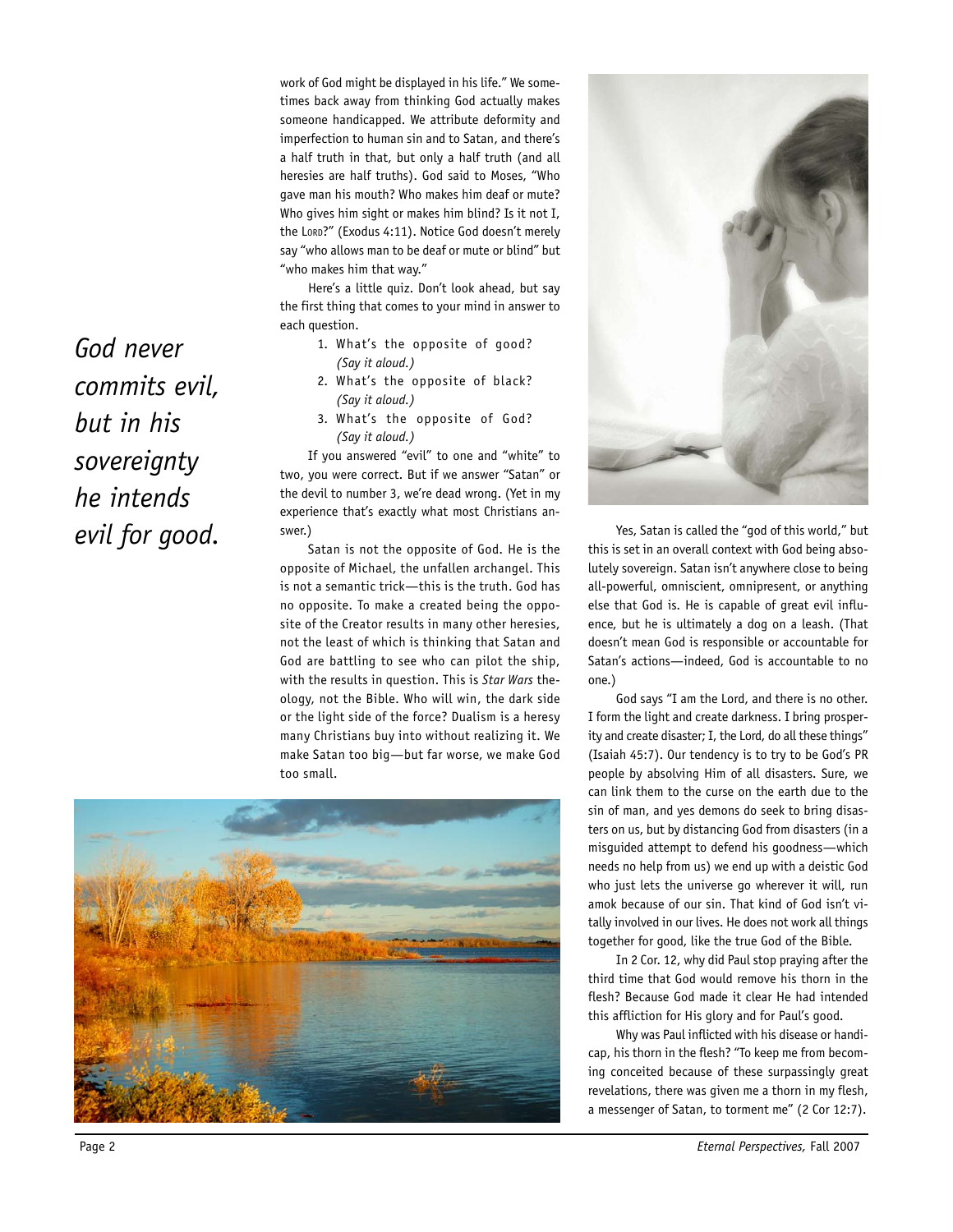Notice Paul says Satan gave him his thorn in the flesh. But He simultaneously sees the larger picture— *God* gave him his thorn in the flesh. Clearly Satan does not give us adversity to keep us from becoming conceited. He wants us conceited. This passage attributes "a messenger of Satan" as something given with God's intention for our good and His glory. Paradoxical? Yes. Contradictory? To pea brains like ours, yes. To God, no.

Like Joseph in Genesis 50, to his brothers: "You intended it for evil, God intended it for good." God intended the selling of a boy into slavery for good? That may sound dangerously close to attributing evil to God, but Joseph's perspective was exactly right. Satan always intends evil for evil. God never commits evil, but in His sovereignty He intends evil for good.

As Isaiah 53:10 says of Jesus, "It was the Lord's will to crush him and cause him to suffer"—not simply it was the will of man and will of Satan, but God managed to bring some good out of it so it wasn't

quite as bad as it would have been.

Many of us try to get God off the hook by saying he has nothing to do with sickness and tragedy, that these things are done by men and Satan—they are the result of the fall, not of God's will. But in doing so we distance God from the suffering in our lives.

We are right to try to distance God from the commission of evil— Scripture does this—but we are wrong to distance Him from being sovereign over evil. Spurgeon suffered from a very painful malady and said something like "If I did not believe God sent me this affliction, I would de-

spair." Being an insulin dependent diabetic was orchestrated by God to increase my sense of dependence on Him. Being sued by an abortion clinic for 8.2 million dollars was orchestrated by God to take me out of a pastoral ministry I loved to do what He really wanted me to do. God's hands weren't tied by my genetic propensity toward my disease (result of the curse), nor by the vengeance of child-killers (result of human sin and demonic strategy). He didn't merely "make the best of a bad situation." He took a bad situation and used it for His highest good. So much so that I can no longer think of it as a bad situation—it was a severe mercy, a grace disguised in hardship.

If this were not true, anyone facing a terminal illness would have to believe that they had experienced bad luck, that God is either not as powerful or not as loving as He claims to be. Parents who've lost children would have to believe their death was a cosmic accident, and wouldn't have happened if only they hadn't been at that place at

that time or if others hadn't been on the road or if only this or if only that. We can drive ourselves crazy with this. But embracing God's higher purpose in events that are painful and even tragic is an affirmation of God's greatness. This is not fatalism. It is faith in the promises and character of God.

God is sovereign over the ifs. He is never taken by surprise, never perplexed, never faced by circumstances out of His control. He is not only the main character in the drama of redemption. He is the author. He is not responsible for sin, yet He orchestrated a perfect plan, to His glory, in which sin had a part as the dark backdrop of His everlasting light. Could He have prevented sin? Of course. Can He prevent murders and rapes? Of course—and I'm confident He does so every day. But for those that do happen, they do not sneak by Him while He watches helplessly (as Rabbi Kushner suggests in *Why Do Bad Things Happen to Good People?* Better question: why

> do good things happen to bad people?) God's sovereignty reigns without Him being held accountable to us. He stands before no one's judgment seat—we stand before His. As Lewis put it, He is not a tame lion. (From time to time I read the last five chapters of Job. This is a great cure to the disease of thinking God owes me an explanation for what He does and doesn't do.)

> This doesn't mean we don't have free will, but it certainly means the free will of finite created beings isn't anything near absolute like the free will of Creator

God. It means that the will, decree, and glory of God are the life-breath of the universe. Everything—including the real choices made by Satan, the angels, and every person who's ever lived—is subordinate to and secondary to the providence and glory of the one and only God. In other words, it's not about us, it's about Him. We're not the point—He's the point.

*"For my own name's sake I delay my wrath; for the sake of my praise I hold it back from you, so as not to cut you off. See, I have refined you, though not as silver; I have tested you in the furnace of affliction. For my own sake, for my own sake, I do this. How can I let myself be defamed? I will not yield my glory to another." (Isaiah 48:9-11)*





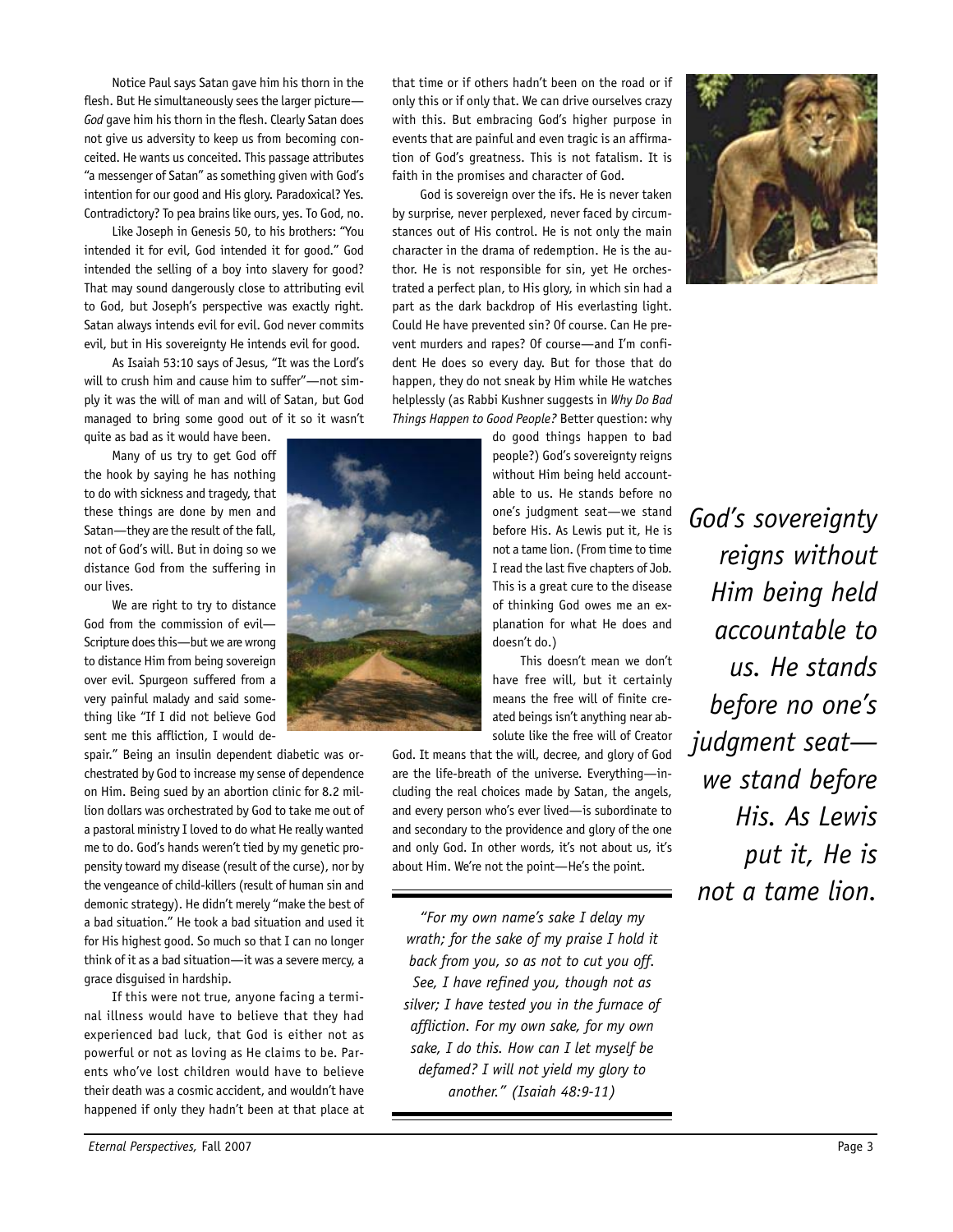

*Alex and Brett Harris are the real deal young men of character, depth, and eternal perspective. They're abandoned to Jesus. Their message is vital, for just such a time as this. Join the rebelution!*

**Randy Alcorn**

# **Myth of Adolescence** by Alex Harris

The trained elephant of India is a perfect picture of the power of psychological captivity. Tamed and utilized for its enormous strength, the great beast stands nearly 10 feet tall and weighs up to 5 tons when fully grown. Its tasks may include uprooting fullgrown trees, hauling great boulders, and carrying enormous loads on its shoulders. And yet, when the day's work is done and this powerful beast must be kept from wandering off during the night, its owner simply takes a piece of twine, attaches it to a small branch embedded in the ground, and ties it around the elephant's right hind leg. Reason dictates that the elephant can easily snap the twine or pull the twig from the ground, and yet the owner does not worry, fully confident that when morning comes he will find the animal exactly where he left him. And he does.

I'll admit that upon first hearing of this practice, I couldn't decide which was harder to believe: that the owner was confident, or that his confidence proved justified. A beast that can uproot trees is suddenly unable to pull up a twig? What is it about the piece of twine and the small branch that allows them to subdue all of the elephant's power? I soon discovered that it had little to do with the twine around the elephant's ankle, and everything to do with invisible shackles around its mind.

My contention is simple: The young adults of our generation are the elephant. Our twine is the 20th

century concept of adolescence. Our twig is societal expectations. We stand restrained as a hurting world burns around us. Yet our twine and twig are of a recent origin. Young adults of the past were not so encumbered.

David Farragut, the U. S. Navy's first admiral, became a midshipman on the warship Essex at the age of 10. At the age of 12, a mere boy by modern standards, Farragut was given command of his first ship, sailing a captured vessel, crew, and prisoners, back to the U. S. after a successful battle. Young David was given responsibility at an early age, and he rose to the occasion.

The father of our country, George Washington, though never thought to be particularly bright by his peers, began to master geometry, trigonometry, and surveying when he would have been a 5th or 6th grader in our day and ceased his formal education at 14 years of age. At the age of 16 he was named official surveyor for Culpepper County, Virginia. For the next three years, Washington earned nearly \$100,000 a year (in modern purchasing power). By the age of 21, he had leveraged his knowledge of the surrounding land, along with his income, to acquire 2,300 acres of prime Virginia land.

These examples astound us in our day and age, but this is because we view life through an extra social category called 'adolescence', a category that would have been completely foreign to men and women just 100 years ago. Prior to the late 1800s there were only 3 categories of age: childhood, adulthood, and old age. It was only with the coming of the early labor movement with its progressive child labor laws, coupled with new compulsory schooling laws, that a new category, called adolescence, was invented. Coined by G. Stanley Hall, who is often



considered the father of American psychology, 'adolescence' identified the artificial zone between childhood and adulthood when young people ceased to be children, but were no longer permitted by law to assume the normal responsibilities of adulthood, such as entering into a trade or finding gainful employment. Consequently, marriage and family had to be delayed as well, and so we invented 'the teenager', an unfortunate creature who had all the yearnings and capabilities of an adult, but none of the freedoms or responsibilities.

Teenage life became a 4-year sentence of continuing primary education and relative idleness known as 'high school' (four years of schooling which would later be repeated in the first two years of college). Abolished by law were the young Farraguts and young Washingtons, who couldn't spare the time to be children any longer than necessary. Cultivated instead was the culture we know today, where young people are allowed, encouraged, and even forced to remain quasi-children for much longer than necessary.

The effect of this seismic shift in America's philosophy of education is not limited to students in the public schools. As homeschoolers we may feel as though we have escaped the danger, but an honest evaluation proves that, as a whole, we also fall short of realizing our potential. After reading the examples of great men of our country's past, we should recognize that there is no reason why a 13 to 18 year old cannot behave as a responsible adult. History proves it is possible. Diverse cultures confirm its validity. The only thing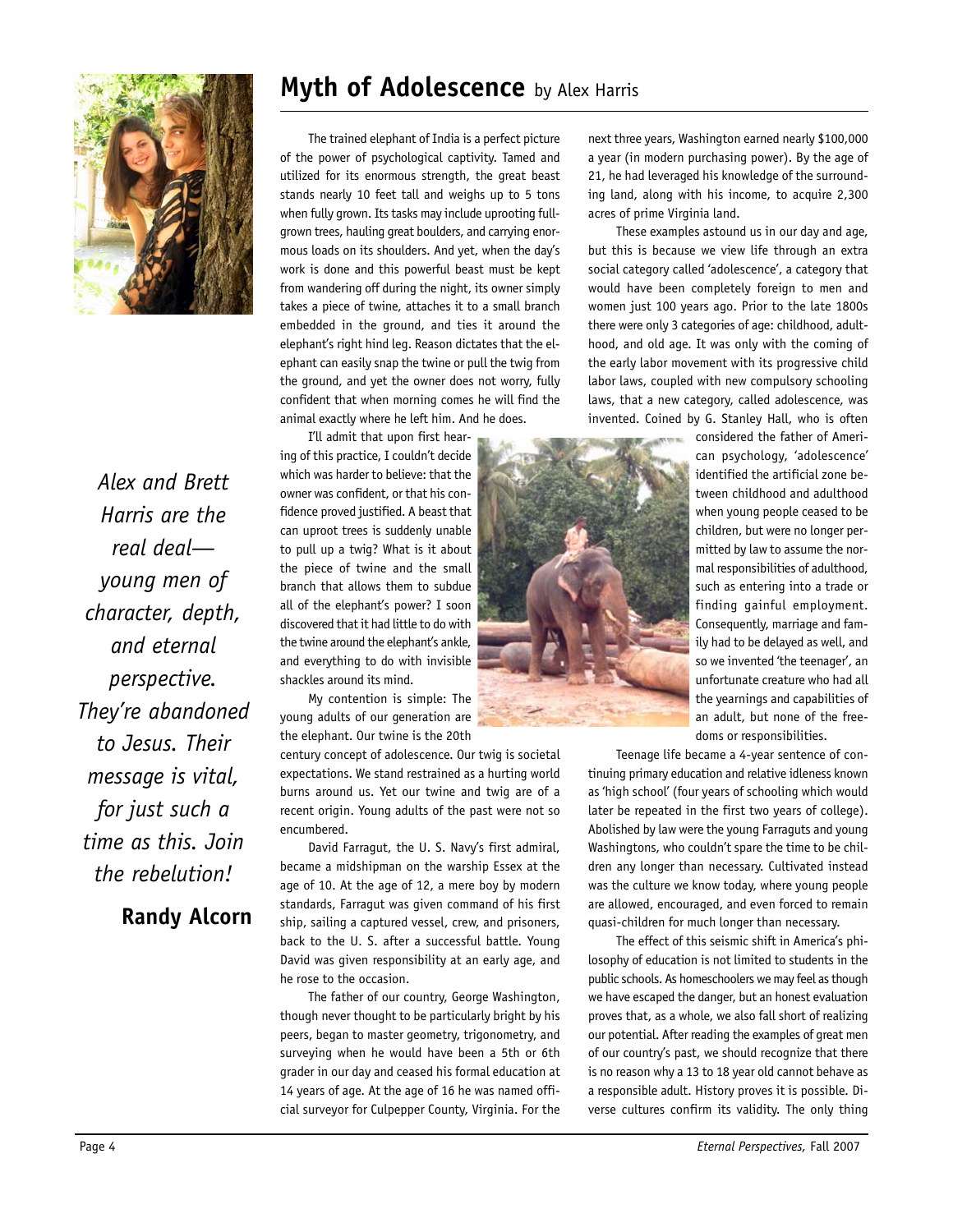holding young people back in America today is the twine of this perpetual recess called adolescence and the twig of lowered social expectations. We expect immaturity and irresponsibility, from ourselves and from one another, and that is exactly what we get.

I wrote of the great elephants of India, who, although they have the physical capacity to uproot trees during the day, can be restrained all night long by a piece of twine and a twig. How is this possible?

The elephant's training begins when it is still young and considerably less powerful. Removed from its mother, the elephant is then shackled with an iron chain to a large tree. For days and weeks on end,

the baby elephant strains against its restraints, only to find that all exertion is useless. Then slowly, over a period of several weeks, sometimes months, smaller chains and smaller trees are used. Eventually, you can

use a piece of twine and a small branch, and the great beast will not budge. Its mind is fully committed to the idea that it cannot go anywhere when there is something around its right hind leg.

And so I ask my generation, individually and corporately, "What is holding us back?" History demonstrates that we are far more capable than we think we are. Our failure to realize substantial achievement at early ages is due, not to any innate inadequacies on our part, but rather to our social conditioning. American society, with its media-saturated youth culture, not only follows trends and fads, but it creates them. Classrooms, TV shows, magazines, and websites are not only addressing us at the level of social expectations, but they are in fact dictating those expectations. They tell us how to act, think, and talk; they tell us what to wear, what to buy, and where to buy it; they tell us what to dream, what to value, and what to hate. We are being squeezed into a mold where there is no room for Christian character or competence. And as the famous proverb goes, "As the twig is bent, so grows the tree."

In what could be considered the most maddening aspect of this crisis, not all areas of maturity are being stunted. In a powerful demonstration of teenagers' ability to meet the expectations set before them, we witness young people today reaching unprecedented levels of technological proficiency and sexual experience. It is ironic that many teenagers, while fluent in multiple computer languages, are not expected to carry on an intelligent conversation with an adult. It is heartbreaking that so many young girls, while constantly pressed to become more and more sexually alluring, are not expected to attain any notable level of character beneath the surface.

Our world cannot last another generation of Christian young people who fit in. The shackles of society are on our minds and hearts, not our ankles. We are held back only by the myth of adolescence and the lies of social expectations. If we would only recognize that our restraints are illusory, and then let God's Word and all of history govern our sense of what we are capable of, we would be a force this world could no longer ignore.

We face a crisis and an opportunity. A crisis, in the sense that we can no longer afford to slowly drift towards adulthood, viewing the teen years as a vaca-

> tion from responsibility, and an opportunity, in the sense that we can embrace life now and make a difference for the glory of God, and for the good of our family, our nation, and our world. Look down at your

"ankle" and see the pathetic contrivance that has been restraining you. Now renew your mind in the light of God's Word and take a step forward.

# **www.therebelution.com**ww.therebelution.co

# THERE'SE

# **What is the Rebelution?**



by Alex and Brett Harris

The official definition of the 'rebelution' is "a teenage rebellion against the low expectations of an ungodly culture." The word 'rebelution' is a combination of the words "rebellion" and "revolution." So it carries a sense of an uprising against social norms. But in this case, it's not a rebellion against God-established authority, but against the low expectations of our society. It's a refusal to be defined by our ungodly, rebellious culture. Actually, we like to think of it as rebelling against rebellion.

It's not enough for us to try to ignore the culture. We have to create a counter-culture. The way we do that is by networking, exhorting, and encouraging one another in the fight. By God's grace, that's what The Rebelution has become. And when you have a community of young people mutually committed to doing hard things in their teen years for the glory of God, that's an incredibly powerful thing.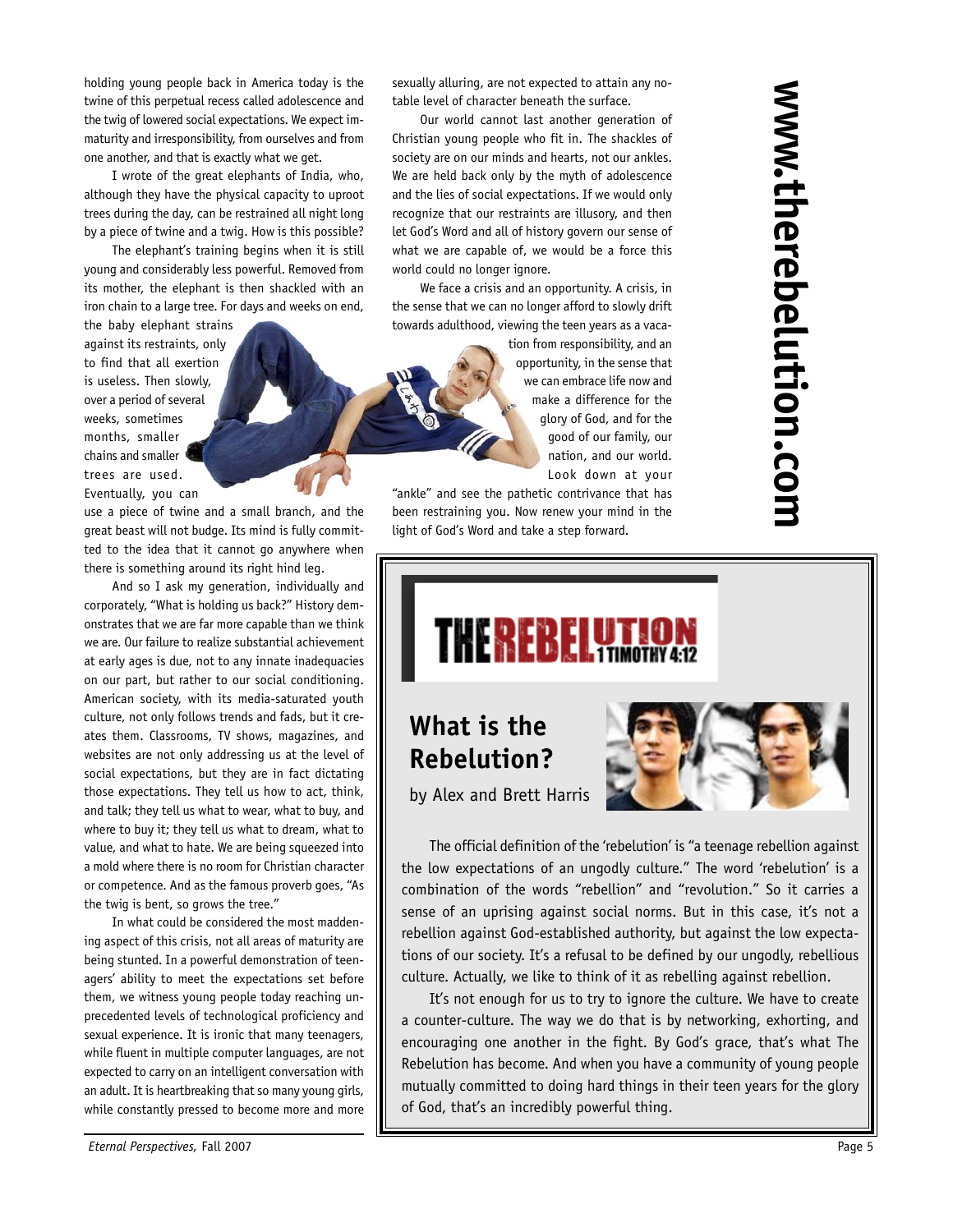

*There are almost 2,300 languages around the world that do not have the Bible, comprising an estimated 270 million people who have yet to hear the good news of Christ in their mother tongues.*

# **EPM's Plans to Fund the Elque Bible Translation Project**

There is no language that cannot learn to praise God. He is the God of many cultures, a Lover of diversity, and the Creator of every tribe and every tongue. In the book of Revelation, John recorded the heavenly song of the 24 elders around God's throne who praise Him by singing, "for you were slain, and by your blood you ransomed people for God from every tribe and language and people and nation" (Rev. 5:9). The diversity of languages provides a wider range of opportunity to glorify God: "We hear them declaring the wonders of God in our own tongues!" (Acts 2:11)

But there is work yet to do so that every tribe can hear the good news of Christ in their own language. There are almost 2,300 languages around the world that do not have the Bible, comprising an estimated 270 million people who have yet to hear the good news of Christ in their mother

tongues. These 270 million people do not yet know about the powerful love of the one true God, who through His blood freely offers to ransom and redeem them. They have yet to hear that this God really does speak *their* language!

# **The Project**

Eternal Perspective Ministries, through the work of one of our ministry partners, is privileged to have the opportunity to help translate the Gospel into two languages, the El and Que languages. Translation has never be-

fore been attempted in these languages, which represent about 700,000 people living on a Southeast Asian island near China. It is a place where believers make up less than 1% of the population, and where there are only six churches, which use the national language, not the Elque languages. These churches are closely supervised by outsiders and are not allowed to bring in new people. Five of them are based on tradition and steeped in ritual.

The Word in their mother tongue will offer a catalyst for revival among these struggling groups. One church has already expressed an interest in the Elque cluster translation project. The small group of believers wants to explain their faith to their relatives and neighbors, but they have no Scripture tools. The only Scripture available to them is in a foreign language and is irrelevant to their friends. Scripture in their mother tongue will provide the authority these Christians need to share their faith.

God has provided four mother tongue translators per language who will do full-time translation. Because the Elque people are oral learners, they will begin by translating some of the Biblical stories orally. Since neither El or Que is a written language at present, these oral stories, carefully chosen and taught, are designed to quickly open doors and soften hearts to Christ's message. During this initial oral phase of the project, linguists will also develop a written form for the Elque languages and produce the script for the JESUS film. This will provide a solid foundation for the video version of the JESUS film, written forms of the oral stories, and the translation of Acts.



#### **The Goal**

The Elque believers desire to have at least the entire New Testament and Old Testament portions in each of their languages. The translators are committed to seeing these goals accomplished.

• In just over 36 months, they hope to be able to give the people access to some of Genesis, all of the Gospel of Luke, the book of Acts, and the JESUS Film, using audio, video, print, and oral formats. This is Phase I.

• The ultimate goal is to translate the entire New Testament into both languages, along with various Old Testament portions, and to provide the people with the Faith Comes by Hearing audio Bible. All of this is Phase II.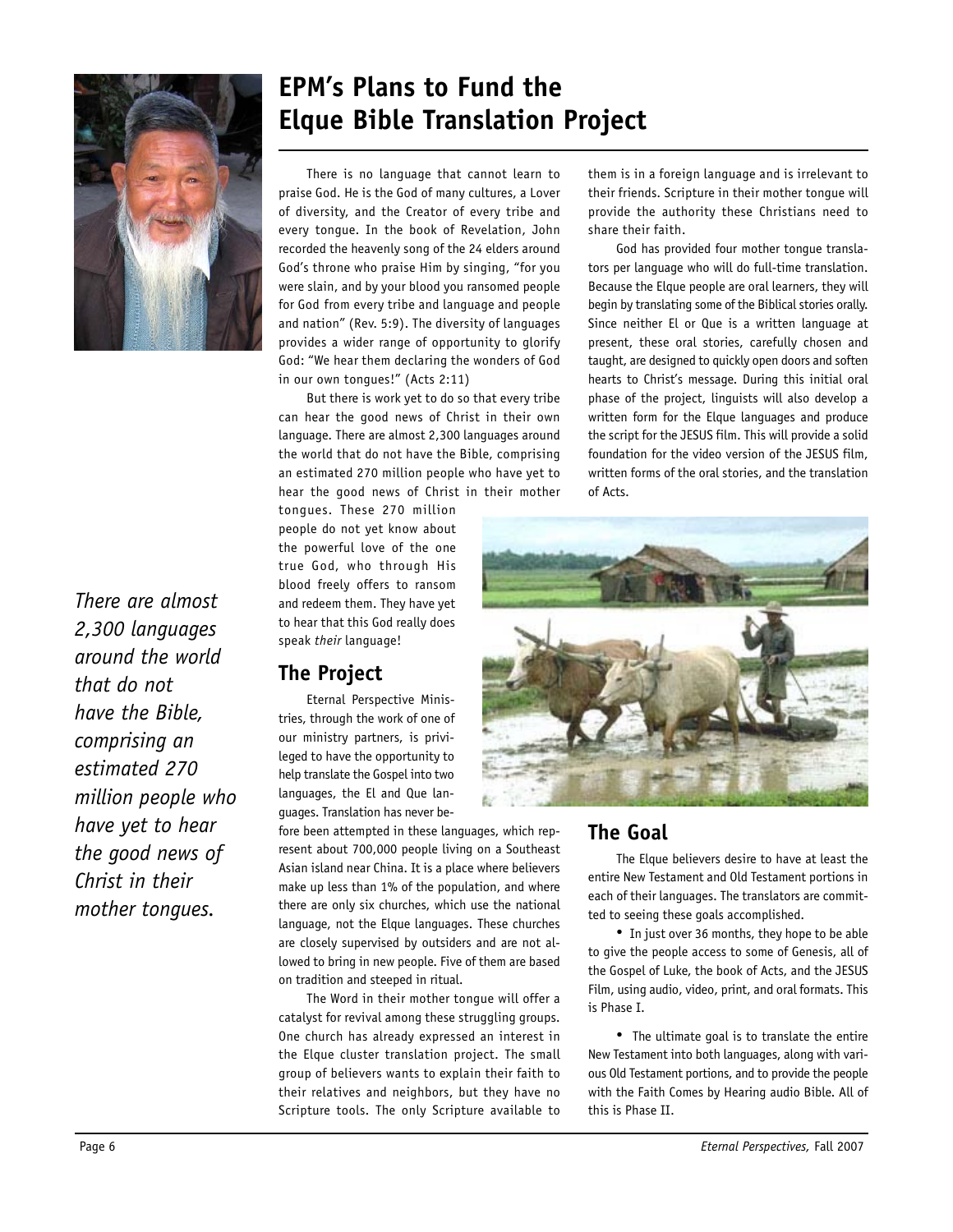• After the languages' key terms have been defined and the alphabet issues solved, things will speed up so that translators can complete this further work.

#### **The Cost**

• The total investment for Phase I, the initial three years, is \$119,393, or about \$37,000 per year. (This is the average investment for translation projects around the world.)

• Phase II, the completion of the New Testament as well as other Old Testament portions, will cost approximately \$33,000 per year.

• The final investment amount is unknown, as it is dependent upon the number of years to complete Phase II's entire New Testament, the Old Testament portions, and the Faith Comes by Hearing audio Bible.

Randy Alcorn says, "I believe so much in this project that I've committed Eternal Perspective Ministries to funding it. Much of the money will come from our book royalties, but I would ask others to prayerfully consider joining us in giving to this project. I know God will provide, and I want others to have the joy of being part of this with us."

Ray Boltz's song "Thank you" pictures us meeting people in Heaven who explain how our giving touched their lives. They say, "Thank you for giving to the Lord, I am so glad you gave." This is more than just a nice sentiment. It's something that will actually happen. Every time you give to world missions and famine relief and God's kingdom, dream about the day you will meet precious people in Heaven who your giving tremendously impacted.

## **Get Involved**

The most enthusiastic supporters of this project are Elque believers who have come to faith



in majority-language churches. They see the need for heart language Scriptures and other resources. However, they cannot accomplish the task without help.

• EPM, with your help, can enable these translators to receive the training they need to undertake this work. As financial resources are made available, they will be able to purchase equipment and attend workshops where consultants will mentor them in translation. Prayerfully consider how God might use you to help make this possible.

• The translation team needs our prayers. As they commence their work in Bible translation, they are putting themselves and their families on the front lines of a fierce spiritual battle. Please commit today to pray for not only the technical challenges they face, but for their health, the safety and security of their families, and the myriad of details surrounding such a huge undertaking.

To receive postal mail prayer requests and updates about the translation's progress and/



or to contribute financially to the project, please contact Eternal Perspective Ministries at (503) 668-5200, or email stephanie@epm.org with your name and physical mailing address. Because of the confidential nature of this project, and for security reasons, detailed progress updates will not be available on the EPM website, Randy's blog, or through e-mail.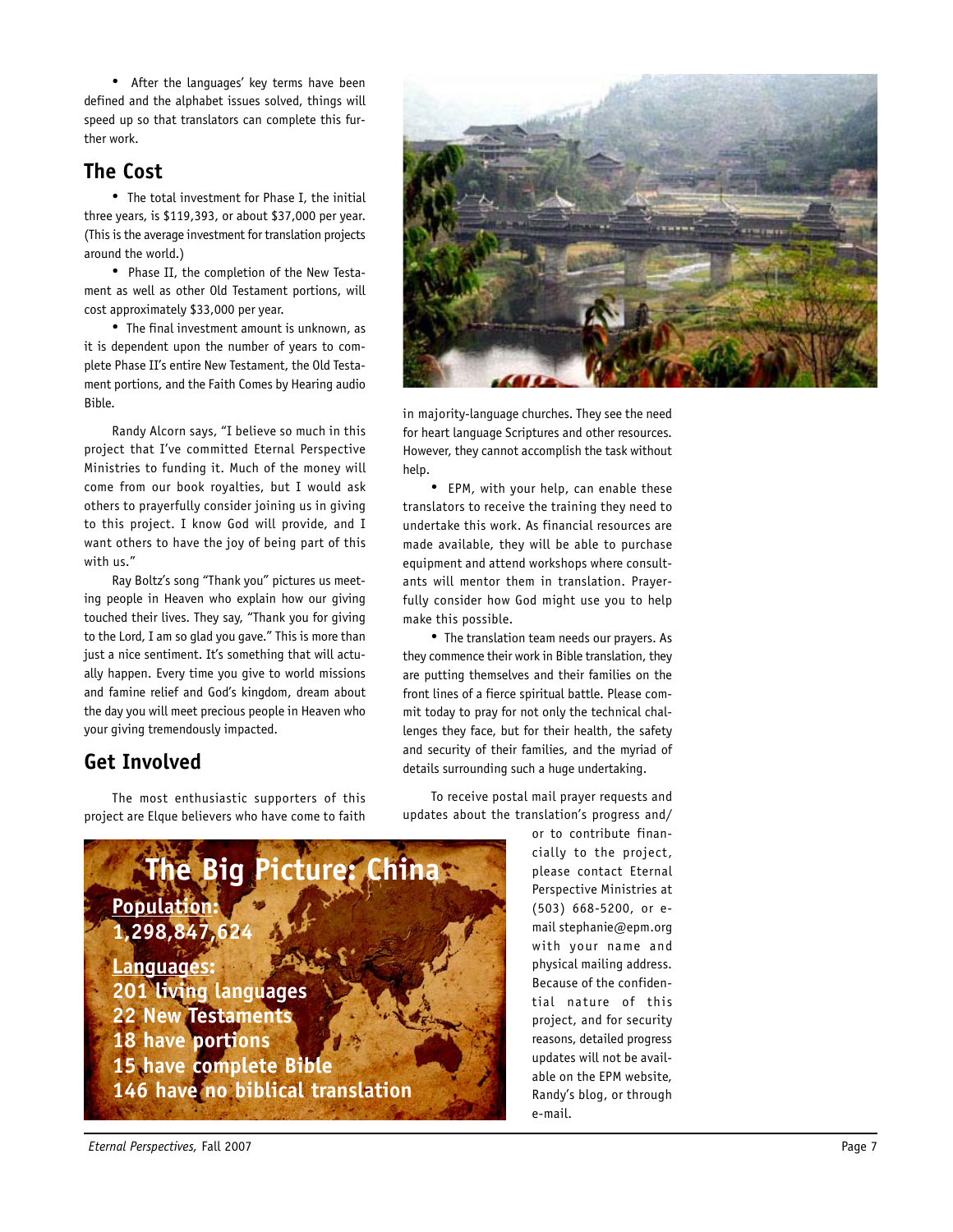

*"But God has revealed it to us by his Spirit. The Spirit searches all things, even the* deep *things of God."*

*1 Corinthians 2:10*

# **Into the Depths of God** by Calvin Miller

Natural vastness inspires, but it rarely results in an intimate togetherness with God. The rapture we feel standing before the Grand Canyon is more likely to erupt in a shout than in a conversation. The soaring galaxies are more prone to cause us to take our eyes from heaven and ask, "Father, are you there?" The best answers never come from beyond us. Why? Because God best declares himself from within us.

God becomes visible to those who look for him in the right place. Therefore, no eye—no literal eye can see him! No ear can hear him! No mind can conceive him! He hides his vastness only in the deepest dimensions of our inner existence.

The world around us is the world of "outer" relationships. In such outer places we make friends, achieve success—get on in the world! In this busy, worried world we have appointments, face disappointments, and force our ego-driven souls to stab at achieving power. On the surface of our lives, things frenzied and dyspeptic dominate us. But in our hearts it is quite another matter.

First Corinthians 2:10 contains one little word that lunges at us with challenge: "But God has revealed it to us by his Spirit. The Spirit searches all things, even the *deep* things of God."

The apostle used the word *bathos* for "deep" here. This is the symbol that I want to keep central in this book.

*Deep* is the dwelling place of God. *Deep* is the character of the ocean. Hold the metaphor for a moment and

savor its lesson ahead of time. For deep is where the noisy, trashy surface of the ocean gets quiet and serene. No sound breaks the awesome silence of the ocean's heart. Most Christians, however, spend their lives being whipped tumultuously through the surface circumstances of their days. Their frothy lifestyles mark the surface nature of their lives. Yet those who plumb the deep things

> of God discover true peace for the first time.

Deep is the gift of discipline. *Bathos* is a word I really discovered at the Great Barrier Reef. Like all visitors to the Reef, I was at first overwhelmed by the odd sensation of standing up—only ankle deep—seventy or ninety miles out in the middle of the ocean. It was for me the odd sensation that Peter must have felt when he walked on the Sea of Galilee.

But once my "ankle-deep wonder" had passed, I remembered why I had made the trip. I was with my wife and son. My son had come to scuba dive while my wife and I snorkeled. Snorkeling is a pastime more than a sport. For while my son plunged deeply beneath clear waters to bury himself in the wonder of the mysterious ocean depths, my wife and I, wearing masks, only floated on the surface facedown.

In some ways what we were all seeing looked the same. But my wife and I literally sunburned our backs in our surface study of the reef, while our son plumbed its wonders.

There were other differences in the day. Our son had spent many years learning to go deep. Deep requires years of practice. Deep cannot be achieved instantly upon the first dive. The equalizing of pressure in the head and facial sinuses must be developed gradually, for going deep can be dangerous, even fatal.

What amazes me most is what we reported upon



returning from the Great Barrier Reef. Ask me if I've been there, and I will hastily answer yes. So will my son. However, the truth is that the content of our experience was greatly different. We will both spend the rest of our lives talking about that experience and our enthusiasm will always be exuberant. But only our son really knew the Reef; only he understood the issue of depth.

Abraham Maslow conceptualized the pyramid of priorities. Only a few people, he said, ever become self-actualized. Only a few know who they are and live life to the fullest extent. Only a few live adjusted lives at the peak of his pyramid. In fact, Maslow said the whole world is comprised of non-peakers talking to non-peakers about peak experiences. In some ways it seems to me that much of Christianity is a conversation of snorkelers talking to each other of scuba experiences. If mere conversation or study groups were the path to depth experiences, the church would be deep indeed. But it is those who read and pray, not those who philosophize and chatter, who arrive at lives of real power.

The issue is going deep. Deep reveals the reality of God. Yet the snorkelers can use the language of divers, for the metaphors pass close. But they are not the same.

*Excerpted from Calvin Miller's book* Into the Depths of God. *Pictures by Randy Alcorn*

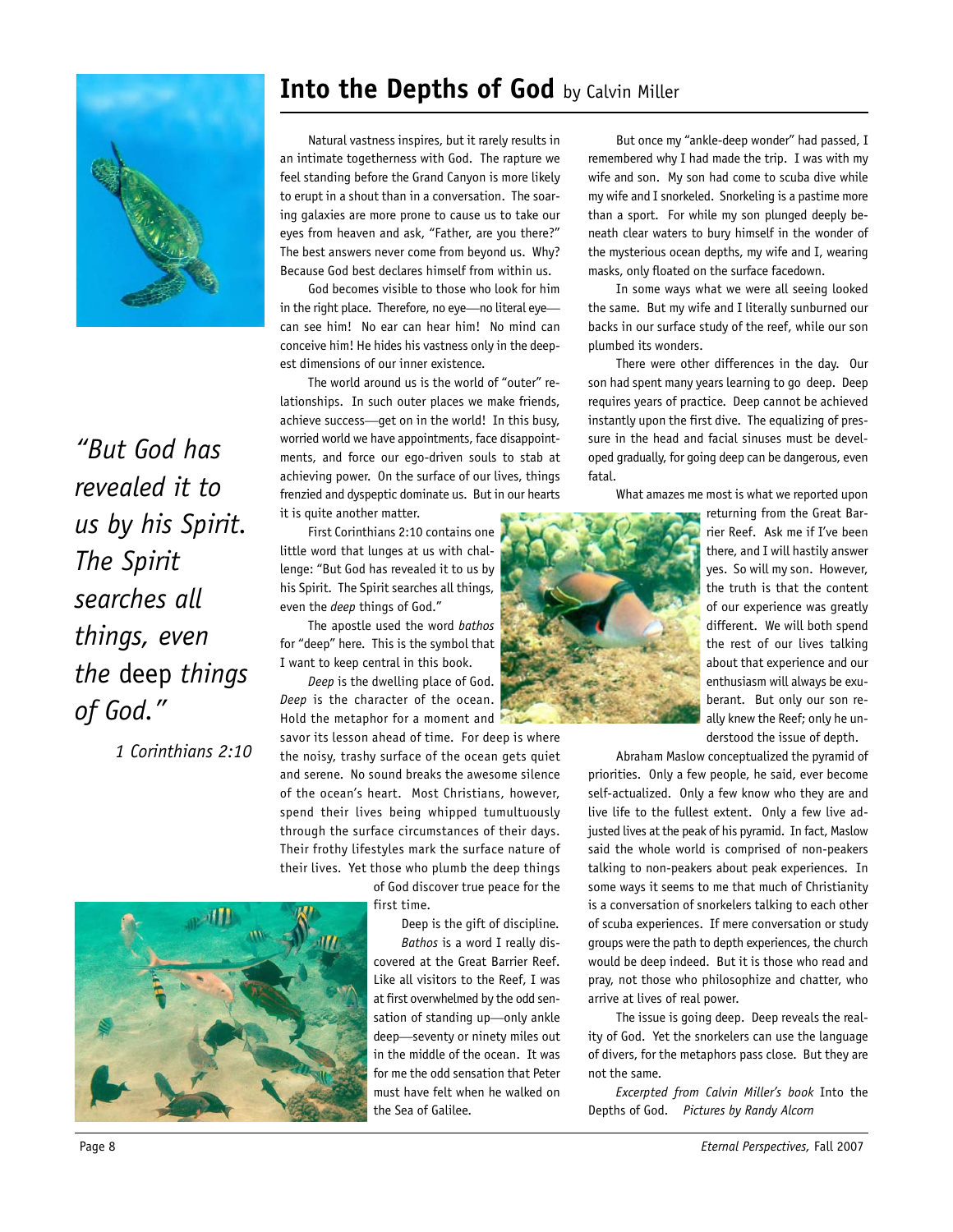# *Don't forget about two new resources . . .*

# **Randy's Blog**

Visit randyalcorn.blogspot.com for a more personal side of Randy, his family, and the ministry—as well as thoughts about Jesus, Scripture, the Christian life, and much more. *The subjects include:*

The Blessing of Gratitude, the Curse of Complaining Why I'm Leery of Harry Potter Randy attending the International Christian Retail Show

# **Free Monthly EPM E-News Update**

Each issue of our new EPM E-News Update will contain the latest news about Randy's books, radio and speaking appearances, EPM family news and special projects.

To receive the E-News Update via email, go to www.epm.org/enews.html.



# **International Day of Prayer November 11, 2007**

The International Day of Prayer for the Persecuted Church (IDOP) is a global day of intercession for persecuted Christians worldwide. Its primary focus is the work of intercessory prayer and citizen action on behalf of persecuted communities of the Christian faith.

*Remember those in prison as if you were their fellow prisoners, and those who are mistreated as if you yourselves were suffering.*

*(Hebrews 13:3)*

The IDOP began in 1996 through the efforts of the World Evangelical Fellowship (WEF) in cooperation with a variety of denominations and faith-based organizations. Now Christians in over 130 countries take part in IDOP and are growing in awareness of the problem of persecution and spending time in prayer. For more information on IDOP, go to their website:

www.persecutedchurch.org

*To reserve your free 2007 IDOP Kit, please call Open Doors at 888- 5-BIBLE-5 (524-2535), or e-mail usa@opendoors.org (specify "Free IDOP Kit" in subject line and include your mailing address).*

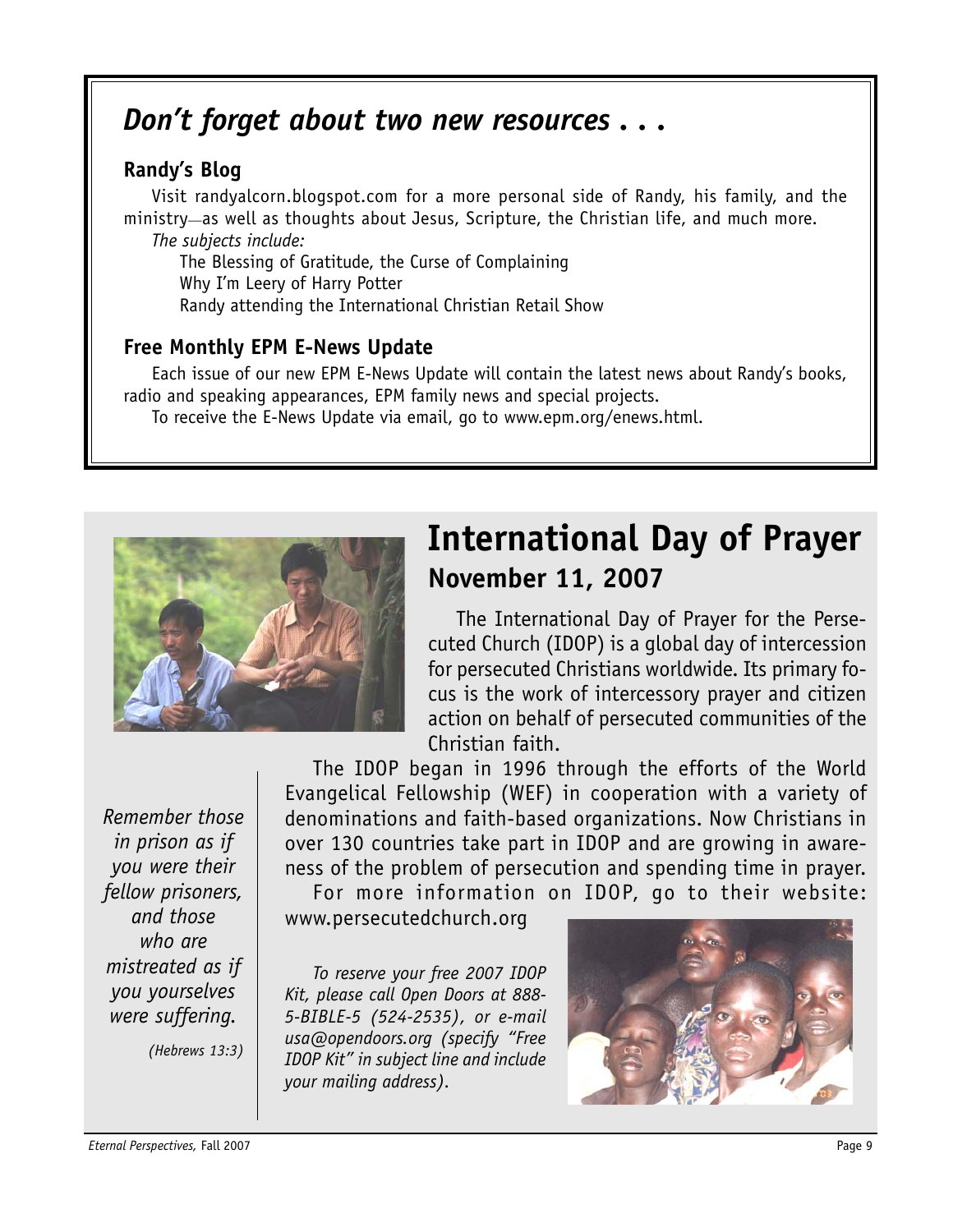# *by Randy Alcorn*

# *Can a believer lose a crown that is already laid to his account?*

*In your book* In Light of Eternity, *you say we can lose our crowns and quote I Corinthians 9:27: "But I keep under my body and bring it into subjection: lest by any means, when I have preached to others I myself should be a castaway." I have understood the word "castaway" translated as rejected from the competition. I can see this as not receiving a crown that would have been available just as not receiving a reward that would have been available, but losing a crown and having it taken away from you, a crown that is already laid to your*



*account? I don't see anything like that in this verse. I have read the context and have taken into account verse 25. I also look at the words in the verse and interpret them in light of their biblical usage, keeping in mind figures of speech, etc. Does this verse say you can lose your crowns?*

# **Randy's Answer:**

Revelation 3:11 says, "Hold on to what you have, so that no one will take your crown." We can be disqualified from earning our crowns (1 Corinthians 9:27), we can lose them (1 Corinthians 3:15), or we can have them taken from us (Matthew 25:28-29). When we seek our rewards from men, we forfeit rewards from God (Matthew 6:5- 6).

*Revelation 3:11 says, "Hold on to what you have, so that no one will take your crown."*

Note that I did not say 1 Corinthians 9:27 says you can lose a crown you already earned, but that "we can be disqualified from earning our crowns."

However, I think anyone running in a race would consider it a true loss to be disqualified, even if technically you can't lose something until you first have it.

1 Corinthians 3:14-15 speaks of loss of reward: "If what he has built survives, he will receive his reward. If it is burned up, he will suffer loss; he himself will be saved, but only as one escaping through the flames." The loss isn't loss of *salvation*, but it is loss of *reward*. The idea is the loss of reward you otherwise would have had. It doesn't directly say that actual reward laid to your account is taken, but reward which should

have been laid to your account—and would have been if you'd been faithful—is lost.

"Hold on to what you have, so that no one will take your crown" (Revelation 3:11) seems to imply that if you don't hold on to what you have (already), you can have it taken from you.

2 John 1:8 says, "Watch out that you do not lose what you have worked for, but that you may be rewarded fully." This speaks of partial reward, reward that is less because some of it has been lost.

In Mark 9:41 Jesus said, "I tell you the truth, anyone who gives you a cup of water in my name because you belong to Christ will certainly not lose his reward." This could be seen either as saying no reward, once earned, can be lost, or that if one fails to give cups of cold water to the needy, he will "lose his reward."

So Scripture repeatedly uses the word "loss" in relation to reward. I'm not sure all that entails, and can't answer all that's behind your question, but I hope these verses help clarify the actual teaching of Scripture.

The following is from one of my articles on eternal rewards which puts this into context:

# **Losing Our Rewards**

#### **1. We can forfeit rewards from God by seeking them from men.**

"And when you pray, do not be like the hypocrites, for they love to pray standing in the synagogues and on the street corners to be seen by men. I tell you the truth, they have received their reward in full. But when you pray, go into your room, close the door and pray to your Father, who is unseen. Then your Father, who sees what is done in secret, will reward you" (Matthew 6:5-6).

"How can you believe if you accept praise from one another, yet make no effort to obtain the praise that comes from the only God?" (John 5:44)

#### **2. We can have rewards taken from us because of our unfaithfulness.**

"Take the talent from him and give it to the one who has the ten talents. For everyone who has will be given more, and he will have an abundance. Whoever does not have, even what he has will be taken from him" (Matthew 25:28-29).

#### **3. We can become disqualified for rewards because of moral and spiritual compromise.**

"No, I beat my body and make it my slave so that after I have preached to others, I myself will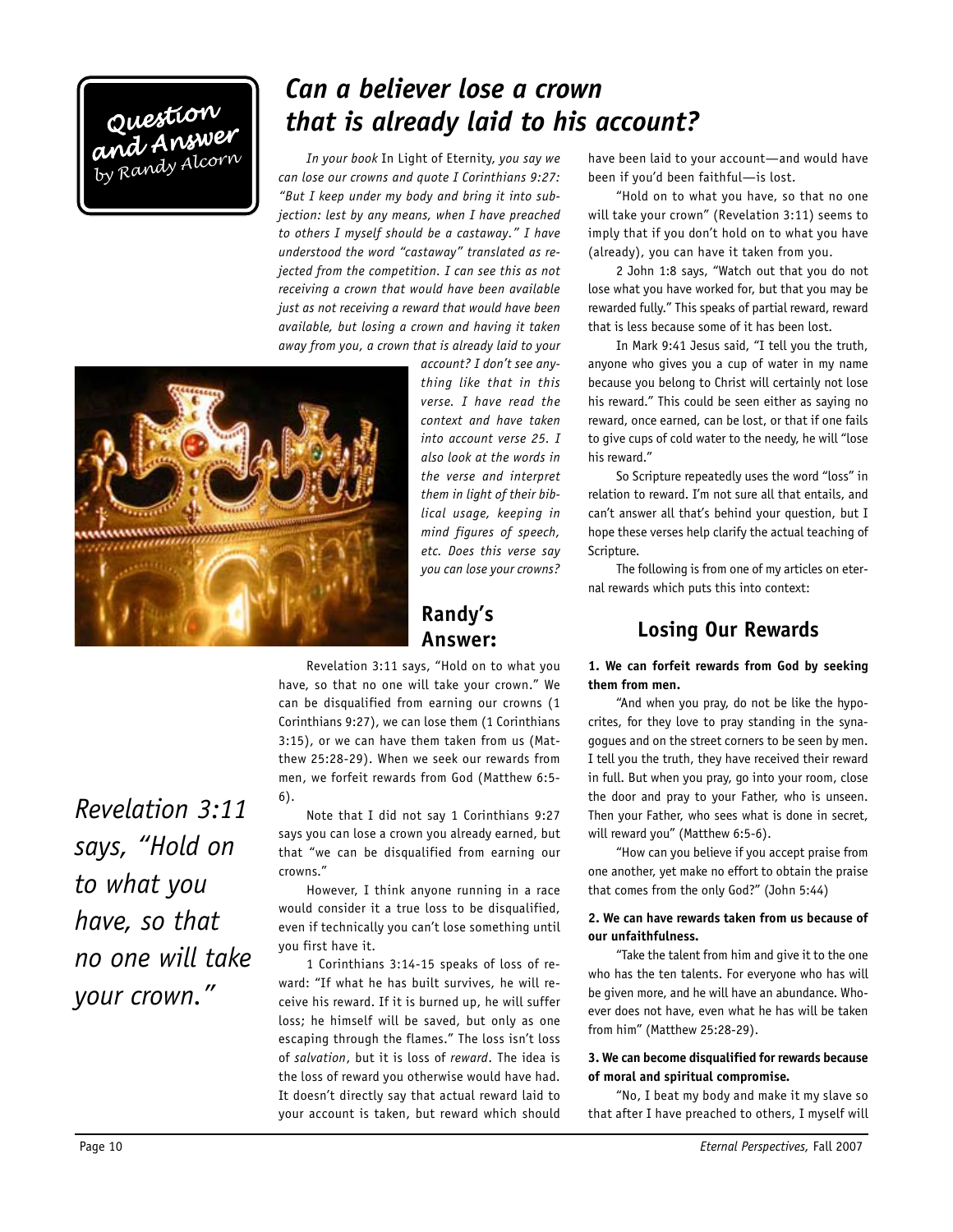not be disqualified for the prize" (1 Corinthians 9:27).

#### **4. We can lose rewards because of an unproductive life.**

"If it is burned up, he will suffer loss; he himself will be saved, but only as one escaping through the flames" (1 Corinthians 3:15).

#### **5. We can lose rewards by carelessness and waste.**

"Watch out that you do not lose what you have worked for, but that you may be rewarded fully" (2 John 8).

#### **6. We can have our rewards taken from us because of lack of attention to the obedient life.**

"I am coming soon. Hold on to what you have, so that no one will take your crown" (Revelation 3:11).

If you'd like to view our newsletter in beautiful color, all issues (past and present) can be accessed online at: www.epm.org/newsletters.html

If you are currently on our mailing list, and would like to be removed, please call the EPM office (503-668- 5200) or email us (bonnie@epm.org). This will help EPM save mailing expenses.



# What Kids Want to Know About Heaven

( Real questions submitted to EPM website)

Will my sisters still be my sisters in Heaven? – Sydney, age 7

Will our pets go to Heaven? - Jeremy, age 13

Are there real dinosaurs in Heaven? – Kyle, age 6





Will the dinosaurs in Heaven eat us? – Daniel, age 6

Do we have to go to sleep in Heaven? – Benjamin, age 4

Will there be bicycles built for two in Heaven? I want to ride one with my brother who is already there.  $-$  Hannah, age 11

*Eternal Perspectives,* Fall 2007 Page 11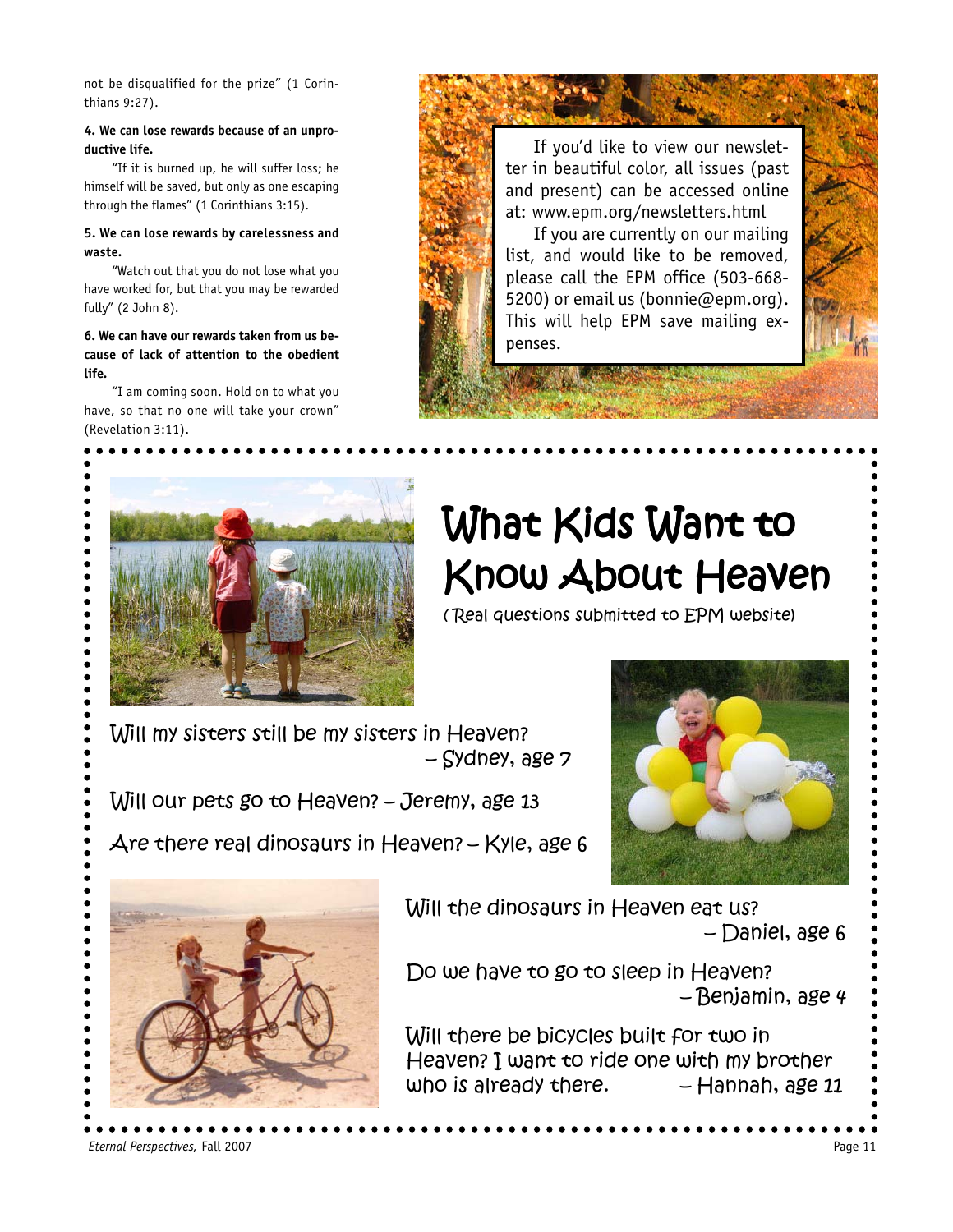

# **A. W. Tozer on The Church . . .**

#### **Different From the World**

*Therefore "Come out from among them and be separate," says the Lord. "Do not touch what is unclean, and I will receive you." - 2 Corinthians 6:17*

The church's mightiest influence is felt when she is different from the world in which she lives. Her power lies in her being different, rises with the degree in which she differs, and sinks as the difference diminishes.

This is so fully and clearly taught in the Scriptures and so well illustrated in Church history that it is hard to see how we can miss it. But miss it we do, for we hear constantly that the Church must try to be as much like the world as possible, excepting, of course, where the world is too, too sinful....

Let us plant ourselves on the hill of Zion and invite the world to come over to us, but never under any circumstances will we go over to them. The cross is the symbol of Christianity, and the cross speaks of death and separation, never of compromise. No one ever compromised with a cross. The cross separated between the dead and the living. The timid and the fearful will cry "Extreme!" and they will be right. The cross is the essence of all that is extreme and final. The message of Christ is a call across a gulf from death to life, from sin to righteousness, and from Satan to God.

*The Set of the Sail,* 35, 36

## **Staying in the First Grade**

*...forgetting those things which are behind and reaching forward to those things which are ahead, I press toward the goal for the prize of the upward call of God in Christ Jesus. - Philippians 3:13, 14*

There are Christians who grow up and have no relish for anything spiritually advanced. They're preoccupied with their first lessons. The average church is a school with only one grade and that is the first one. These Christians never expect to get beyond that and they don't want to hear a man very long who wants to take them beyond that. If their pastor insists they do their homework and

get ready for the next grade, they begin to pray that the Lord will call "our dear brother" somewhere else. The more they hate him the more they bear down on the words "our dear brother." All he's trying to do is prepare them for another grade, but that church is dedicated to the first grade, and the first grade is where it's going to remain.

Paul said some of them went up into the second grade and gave it up, and said, "It's too hard here," and they went back to the first.

"How long have you been in the first grade, Junior?"

"Twelve years."...

Paul said, "Forgetting what is behind...I press on toward the goal" (Philippians 3:13b-14a). There was a man not satisfied with the first grade.

*Success and the Christian*, 4, 5

## **A Model for Other Churches**

*...so that you became examples to all in Macedonia and Achaia who believe. For from you the word of the Lord sounded forth, not only in Macedonia and Achaia, but also in every place. Your faith toward God has gone out, so that we do not need to say anything. - 1 Thessalonians 1:7, 8*

I would like to see a church become so godly, so Spirit-filled that it would have a spiritual influence on all of the churches in the entire area.

> Paul told some of his people, "You became a model to all the believers" and "your faith in God has become known everywhere" (1 Thessalonians 1:7, 8).

> It is entirely right that I should hope this of you. I could hope that we might become so Spirit filled, walking with God, learning to worship, living so clean

and so separated that everybody would know it, and the other churches in our area would be blessed on account of it....

There is no reason why we could not be a people so filled with the Spirit, so joyfully singing His praises and living so clean in our business and home and school that the people and other churches would know it and recognize it.

*The Counselor*, 9, 10

# *The cross is the essence of all that is extreme and final.*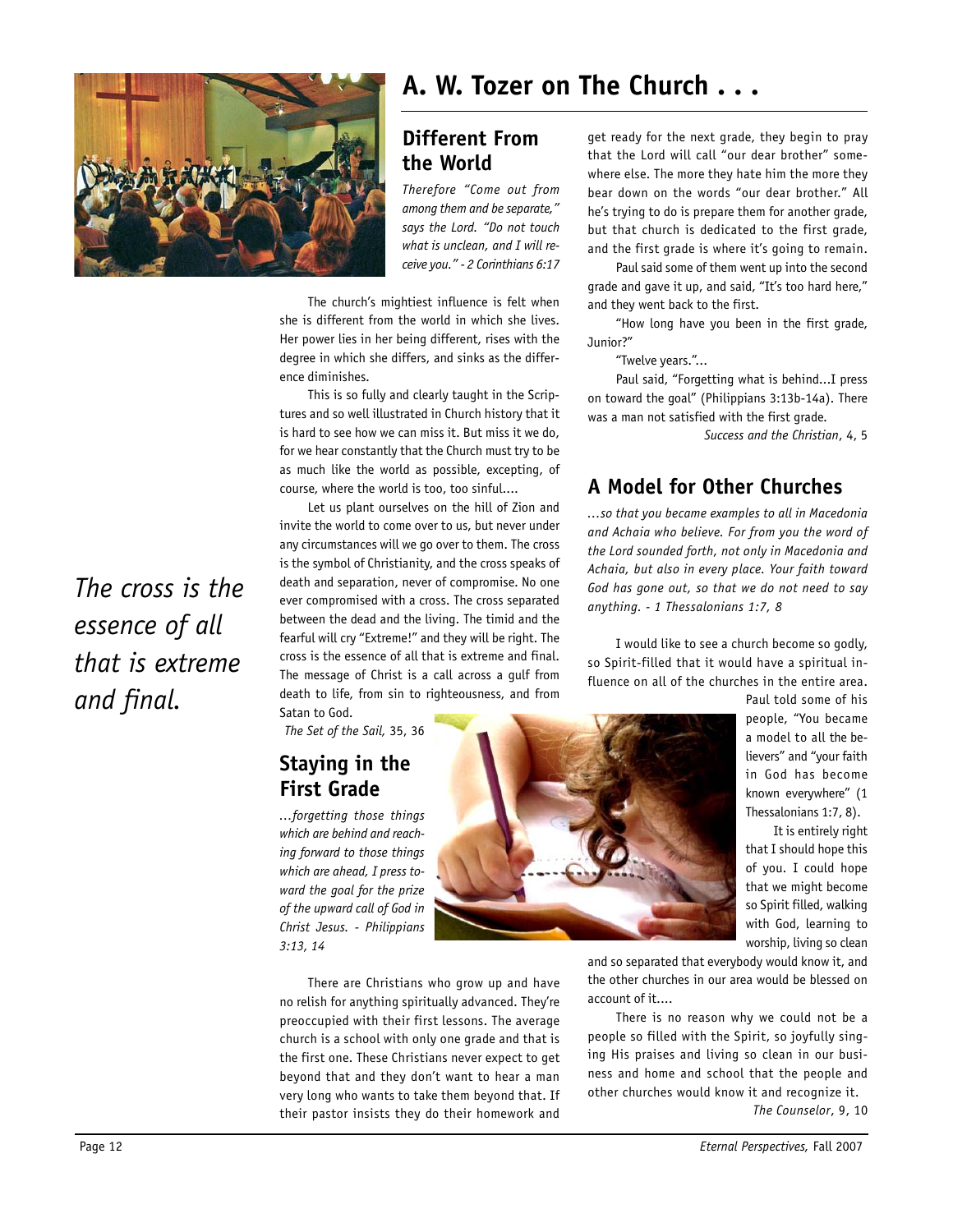# **Letters to EPM**

*Wait Until Then,* illustrated by Doron Ben-Ami, is a beautiful work that will be shared by many. There are 56 million people with disabilities in America. I am so thankful you have touched this audience for Heaven. May all 56 million find Christ! **- M. M., Lynden, WA**

It's very difficult to put into words how much your teachings on purity and sexual immorality mean to me. I am a former church leader who fell into horribly ugly and damaging choices involving adultery, pornography and incest. (See? I just used the term you taught was wrong—I said "fell" into those choices. Well, I didn't fall, did I? The ugly, polluted and life-altering things I did, I did by my own choice. I agree—using "fell" implies that I'm the victim. In one sense, I am—but I am the victimizer, not my wife and daughter.)

As I read *Sexual Temptation* and *The Purity Principle*, I feel like screaming, "Why?" The quote on page 36 of *The Purity Principle* says it best: "If someone could have helped me envision the tragedy (sexual misconduct) would bring to my ministry—not to mention family, friends, secular coworkers and untold dozens of other people who are victims too—and the disgrace it would bring to Christ's name (which really should be first), I might never have done it." To expand on that, if someone would have told me the magnitude of the damage and loss my actions would cause (marriage, family, a relationship with my teenage daughter, totally missing involvement with my infant daughter [now age 2], loss of career, home, retirement plans, and a host of other things, including my time spent in prison), well, I'm sure I would have thought more than twice about committing these acts of sexual immorality.

I know I'm forgiven, but the damage is already done. Will I ever know if my daughters will survive and grow from this? Have I done irreparable damage? What I do know is that His love is perfect and His plan is holy, and what Satan meant for evil will turn out for good for those who love Him. My main prayer is that my family finds Jesus in their hearts and that they look to Him—and not to me—for their own purity. **- Prison inmate**

Our 14-year-old daughter just read *Deception*. Usually when we recommend a book to her, she is a little leery...but Sunday afternoon she picked up the book and by 11 p.m. had almost finished it! It was both exciting and spiritually uplifting to her. Our daughter is in junior high here in France—it's often rough for her to keep on for Jesus—but books such as yours really contribute to her faith. Now she wants to read *Deadline* and *Dominion* as well! **- D. M., Angers, France**

I just finished reading your book *Deadline*. I must say that it made me think more about my role as a Christian in the service of the Lord. It helped put a perspective on matters that I thought were out of my hands.

I ask that you would pray for me and my company and all the other soldiers here in Iraq. **- R. B.**

My wife and I are 100% debt free. This is due mainly to your book *The Treasure Principle*.

We have been so blessed by this book! We just bought a modest house. Since becoming debt free, we have been assessed by the government at tax time: our giving is above average for the area in which we live. It's a joy every year to get the tax man's letter. **- H. C.**

We are now reading *Heaven for Kids* together at night around the table—the six of us. It is a good start to many great conversations. We really appreciate that it is helping to build a good, healthy anticipation of heaven in the kids—and in us too. **- Missionary family from Australia**

My 17-year-old, special son who was born with C. P. passed away unexpectedly in his sleep. I didn't even get to say good-bye. All I could think about was finding a book on Heaven so I could know about where my son was. Everything I found was not much and I knew everything I read. The other day I was in LifeWay and there it was right in front of me, *Heaven.* I couldn't believe it. It was as though God had you write this book just for me. And I know with all my heart it was for me and for many others. I've almost finished it and I bought another one because it is such a wonderful witness. I gave the book tonight to my mother and my father who are not saved in memory of my son. I am believing God is using your book to show my mother and father the truth they have been running from. **- R. L.**

I just finished *Edge of Eternity.* I loved it! I thought it was thought-provoking and was right in step with my walk with the Lord since I came to Him a year ago. This book was recommended to me by a friend and now I have been telling everyone about it and carry it too. **- T. F.**





**RANDY ALCORN** 



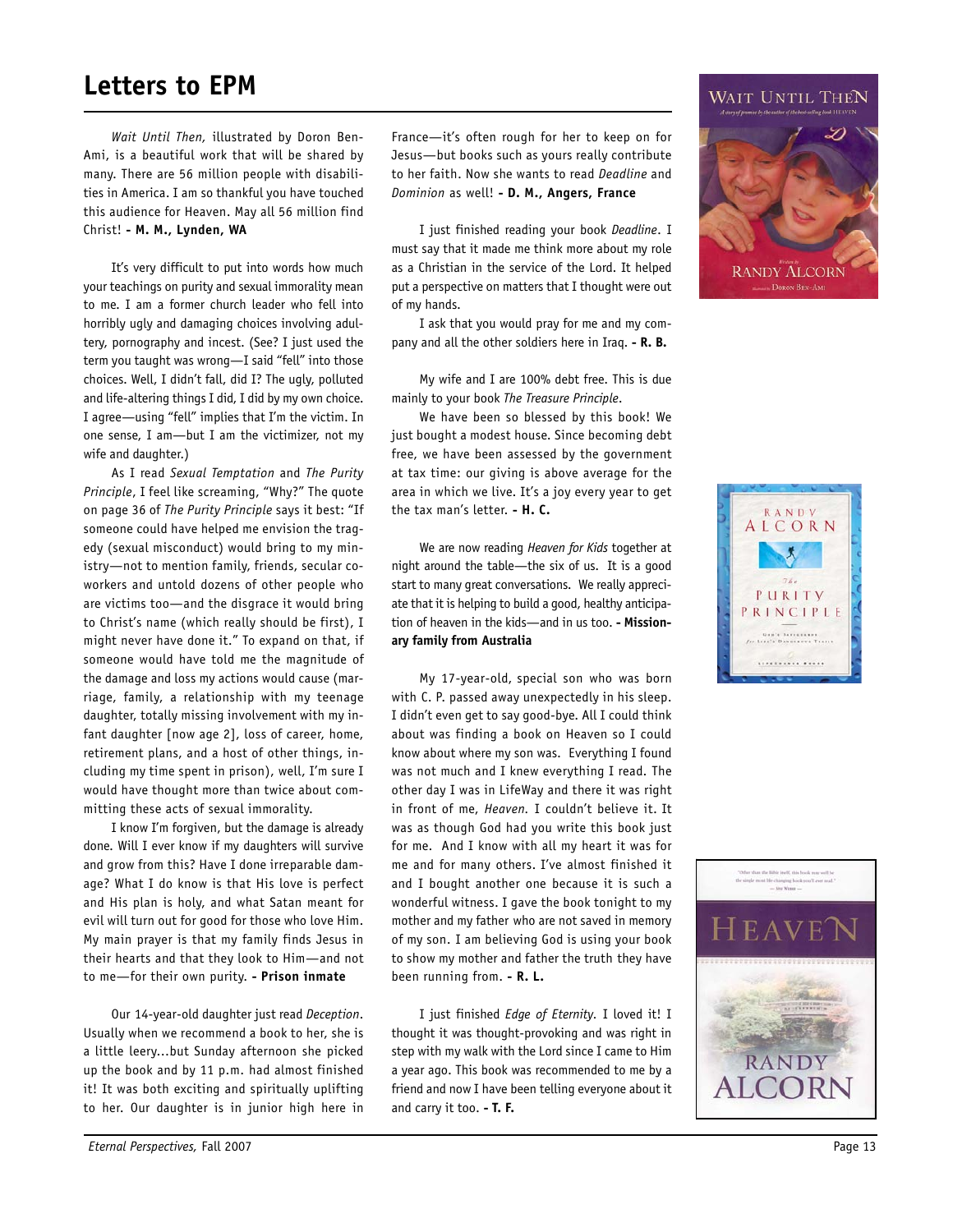

# **The Parent Game: Playing for Keeps**

by Randy Alcorn

*The following is an interview between Randy Alcorn and a representative of Multnomah Bible College, originally appearing in the* Multnomah Message.

#### **What is the greatest challenge parents of young people face?**

I would say balance. Parents have to balance their responsibility to govern their children's lives with their teenagers' need to develop independence and freedom. Parents have to maintain that tension.

#### **Is it an issue of hanging on too much or letting go too soon?**

I think both happen. Some parents let go too soon and feel like they've lost control. They feel like everything is their kid's decision. For example, I've heard parents say, "I wish my kids wouldn't play that terrible rock music."

Well, what are parents for? That's like saying, "I wish my kids wouldn't play on the freeway. Every day they go and play on the freeway and I just feel sick about it."

#### **You're exaggerating a bit, aren't you?**

Sure. But my point is, parents say the moral equivalent of that. It's frightening to hear how little control parents feel they have. It creates anxiety.

#### **Without control, what can you do?**

When you sense there's low control, it's likely you can do something about it. With every responsibility, God also gives us authority. Parents are responsible for their kids, which puts them in authority. They don't have to apologize for it.

Of course, they can go to the other extreme and smother their kids. But once the child is out of their environment, he'll go nuts because he hasn't developed any wisdom. *Proverbs* is a key book for parents. It shows that children need to learn first-hand the consequences of sin and the reward of wisdom. Unfortunately, many parents try to gain control too late.

They can still redeem their relationship, but they have to do it carefully. Children have learned certain levels of freedom. For a parent to suddenly come home after reading one article or going to one seminar and say, "From this moment forward there will be no rock music"—when you've let them listen to rock music for eight years—is not going to work without some confession of your failure and some heart-felt communication.

It would be better to come home and say, "I want to apologize to you for not parenting you the way I need to. I feel a new conviction and I'm going to pray about some areas where I can exercise more responsibility in your life, to encourage and protect you. You may not like some of it, but I want you to know I love you."

#### **That's humbling. It's also time-consuming.**

Yes, that's the other problem: mother ends up doing all the work with the kids while father stays at a distance. It comes back to who reads Christian books. Of those sold in Christian bookstores, 80 percent are bought by women. Then you have radio. Who listens to "Focus on the Family"? Or "Family Life Today"?

It's great that women get all this input, but sometimes they end up having to run the family. A woman trying to always keep teenage boys in check is in a tough situation.

Many Christian women are really burned out. When I was pastor of counseling, my typical week would consist of 25 counseling appointments, many of those with women who had very high expectations for themselves—and sometimes, very high expectations of their families. Both were unrealistic.

#### **You're saying stress differs between the sexes?**

Both men and women experience stress, but there are some distinctive stresses on each gender. Nanci and I have both overextended ourselves in the past and have learned some things about pacing ourselves.

God calls us not first to excellence, but to faithfulness. Paul says in 1 Corinthians 4:2 that it's required of a steward to be found faithful, not that he be found excellent. Jesus said at the end of his life, "I have finished the work that you gave me to do." He didn't do any less than that, but he didn't do any more.



*It's frightening to hear how little control parents feel they have.*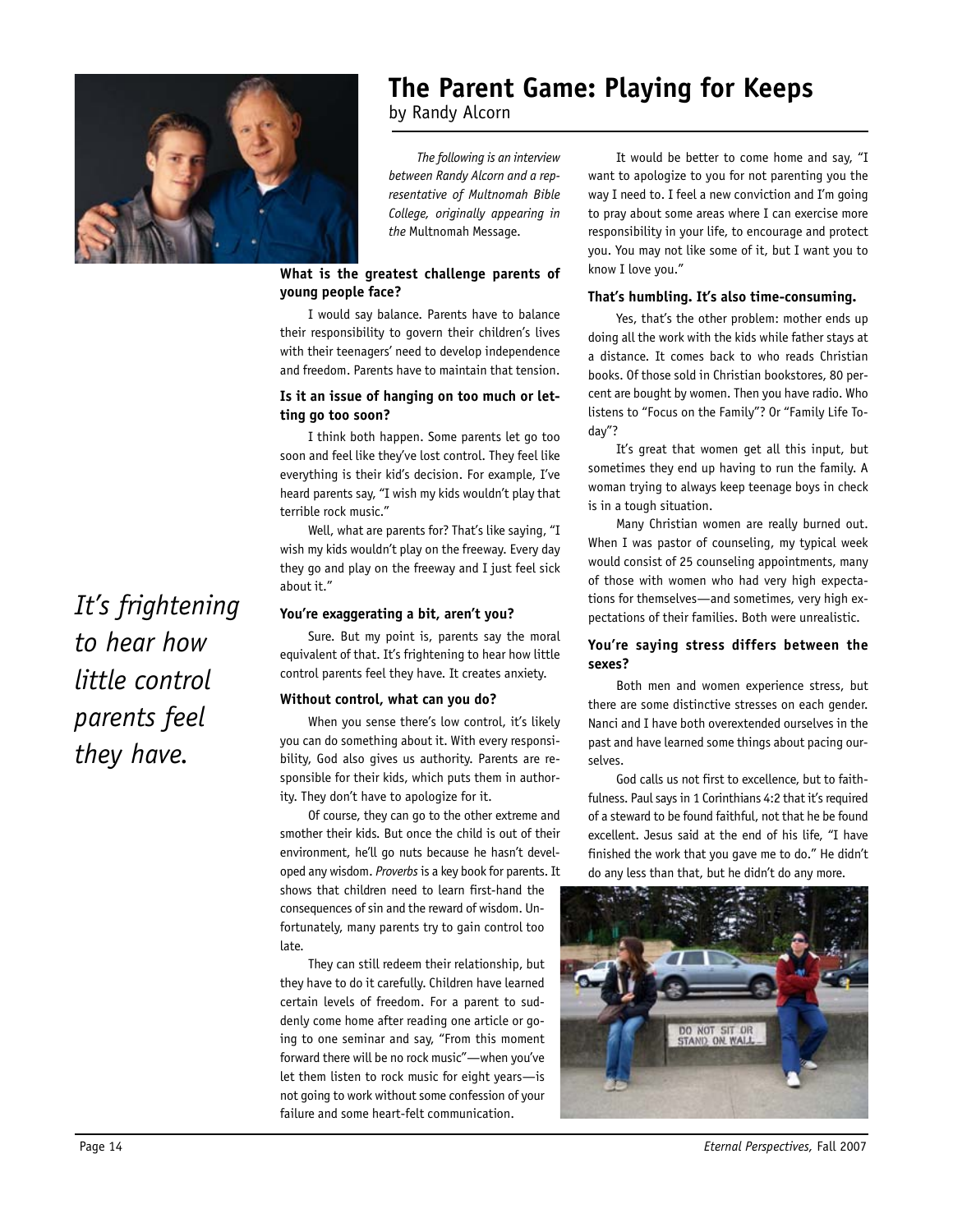#### **So, what does that mean in terms of parenting?**

The ideal is prevention. Parents need to develop their relationship with their child and build the level of intimacy that gives them the right to come down hard in certain areas.

Too often the relationship is typified by Mt. Olympus. Parents come down like lightning bolts to their kids, then return to the top of their mountain. The relationship is confrontational, when what they need is a consistent, loving relationship in which 90 percent of what is done is affirming. Criticism should be the exception instead of the rule.

Jesus came down to us in the incarnation and we need to come down from our adult world and enter our children's lives. Only then can we help pull them up into maturity.

#### **You raised two daughters. What patterns did you establish with them?**

We talked a lot. When the girls were young, we sat down

and read Bible stories and talked about principles, trying to plug those into their current situation whether it be kindergarten or sixth grade or high school, the principle is the same. We tried to spend the time with them that allowed us to see their lives as they happened. That was a big thing to us.

#### **You sound like you've thought this through.**

If we don't think strategically about parenting, then we've made a statement: our children aren't important, or parenting comes so naturally that it happens without our attention.

If we're going to influence our children, we need to strategize—regrouping and reevaluating along the way.

#### **Can the church help with that?**

Yes. We can educate and encourage parents to be involved in issues that may affect their children. But godly living begins at home, in our own lives before God.

If we as parents

The most impor-

cultivate our inner person and develop our character, we give our children footsteps to follow. tant part of our lives is the part that only God sees. We need to be concerned with the

> inner realities rather than protecting an image. In terms of parenting, the best thing we can do is be sure our relationship with God is in order, then our relationship with each other. The greatest gift we can give our children is to love God and our spouse with all our hearts.

*If we as parents cultivate our inner person and develop our character, we give our children footsteps to follow.*

# **Charles Spurgeon Speaks On Foolish Questions**

Our days are few, and are far better spent in doing good, than in disputing over matters which are, at best, of minor importance. The old schoolmen did a world of mischief by their incessant discussion of subjects of no practical importance; and our Churches suffer much from petty wars over abstruse points and unimportant questions. After everything has been said that can be said, neither party is any the wiser, and therefore the discussion no more promotes knowledge than love, and it is foolish to sow in so barren a field.

Questions upon points wherein Scripture is silent; upon mysteries which belong to God alone; upon prophecies of doubtful interpretation; and upon mere modes of observing human ceremonials, are all foolish, and wise men avoid them. Our business is neither to ask nor answer foolish questions, but to avoid them altogether; and if we observe the apostle's precept (Titus 3:8) to be careful to maintain good works, we shall find ourselves far too much occupied with profitable business to take much interest in unworthy, contentious, and needless strivings.

There are, however, some questions which are the reverse of foolish, which we must not avoid, but fairly and honestly meet, such as these:

Do I believe in the Lord Jesus Christ? Am I renewed in the spirit of my mind? Am I walking not after the flesh, but after the Spirit? Am I growing in grace? Does my conversation adorn the doctrine of God my Saviour? Am I looking for the coming of the Lord, and watching as a servant should do who expects his master? What more can I do for Jesus? Such enquiries as these urgently demand our attention; and if we have been

at all given to cavilling, let us now turn our critical abilities to a service so much more profitable. Let us be peace-makers, and endeavour to lead others both by our precept and example, to "avoid foolish questions."

*Charles Spurgeon,* Morning and Evening: Daily readings